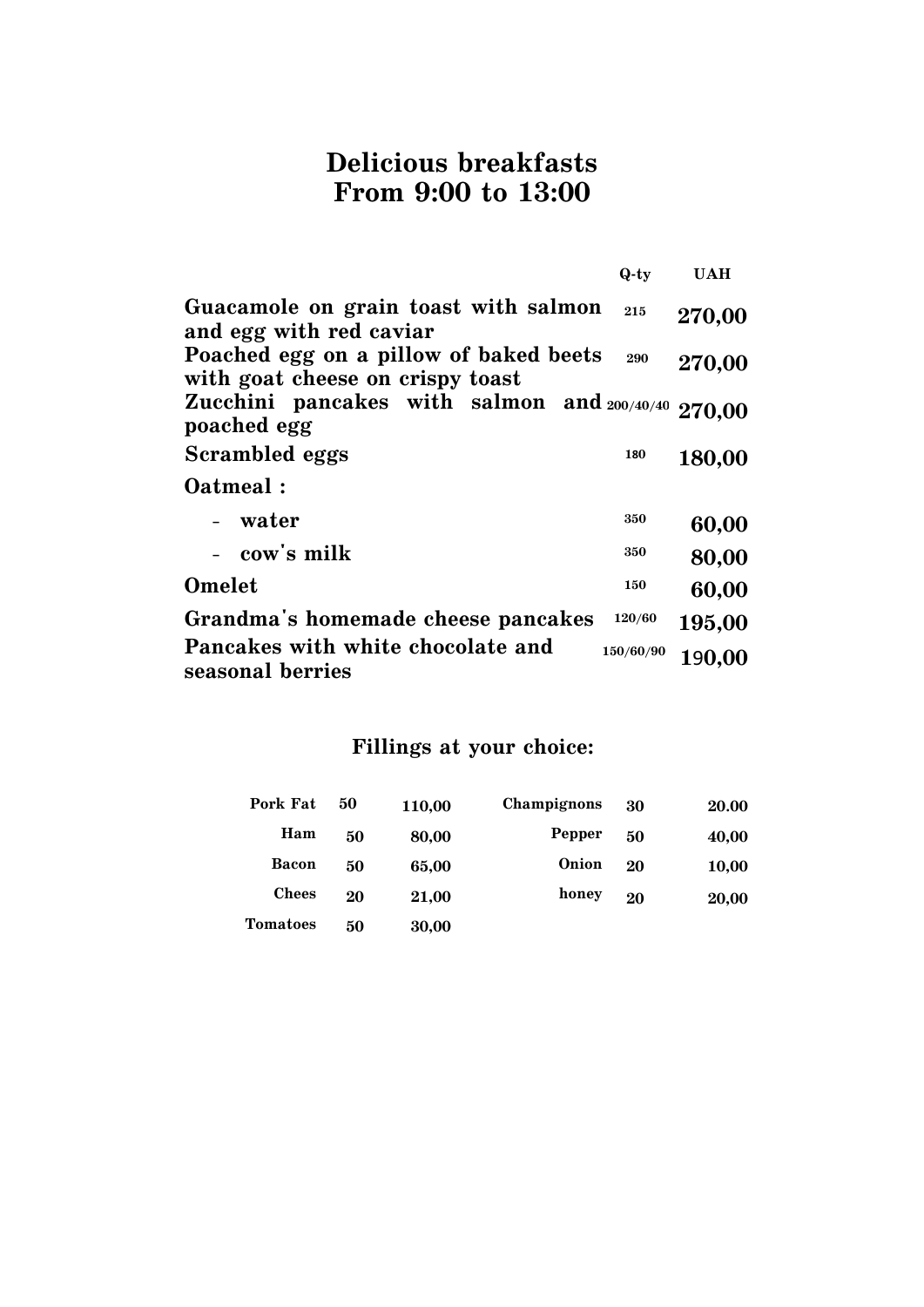## Fat Card

#### Fat of special grown pigs in the Ukrainian Carpathians is traditional dainty. This sort of fat is described by our guests as tender, soft succulent and aromatic product. Try it too!

#### Choose what suits you best.

| Choose what sures you best.                                                                     | $Q$ -ty   | <b>UAH</b> |
|-------------------------------------------------------------------------------------------------|-----------|------------|
| Meter fat                                                                                       | 310/55/60 | 360,00     |
| (Six types of lard, served with pickles, garlic, bitter<br>red pepper, mustard and horseradish) |           |            |
| You can order:                                                                                  |           |            |
| <b>Salted fat</b>                                                                               | 50        | 75,00      |
| Fat with black pepper and paprika                                                               | 50        | 75,00      |
| <b>Fat spread</b>                                                                               | 50        | 70,00      |
| general fat                                                                                     | 50        | 110,00     |
| Poltava's smoked fat                                                                            | 50        | 75,00      |
| <b>Fat baked</b>                                                                                | 50        | 75,00      |

### **Spreads**

| Meter of spreads                   | 250/250 | 315,00 |
|------------------------------------|---------|--------|
| Light cheese with garlic and herbs | 100/30  | 85,00  |
| <b>Forshmak with croutons</b>      | 100/30  | 95,00  |
| <b>Eggplant with vegetables</b>    | 100/30  | 95,00  |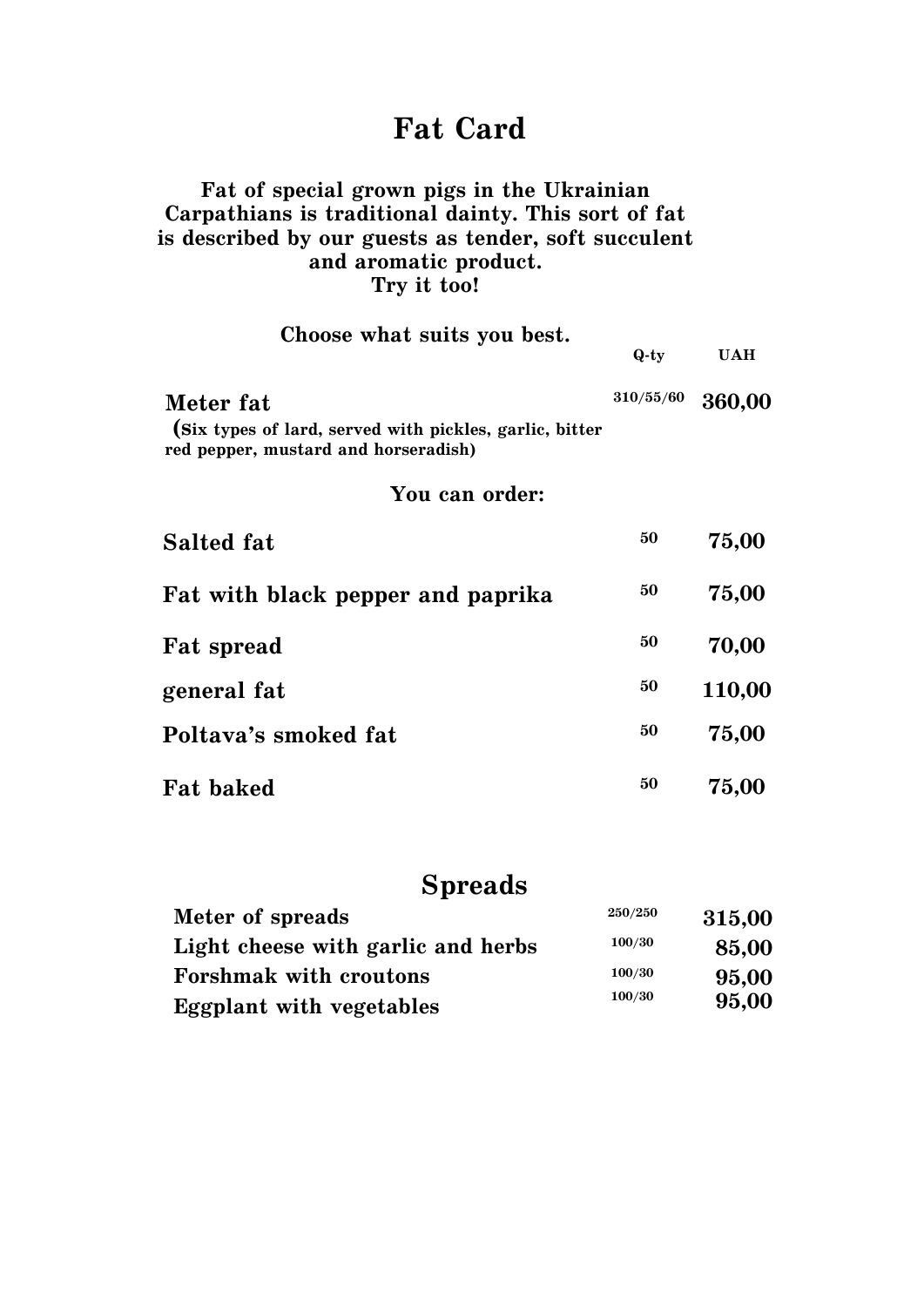| <b>Ukrainian National Soft Drinks</b> |         |            |
|---------------------------------------|---------|------------|
|                                       | $Q$ -tv | <b>UAH</b> |
| <b>Cranberry drink</b>                | 230     | 55,00      |
| Uzvar                                 | 230     | 55,00      |

## **Salads**

| Herring under a fur coat                                                                                                           | 260        | 205,00 |
|------------------------------------------------------------------------------------------------------------------------------------|------------|--------|
| "Olivier" Home-made Salad                                                                                                          | 250        | 215,00 |
| Roasted vegetable vinaigrette with<br>sauerkraut and beans<br>Salad with duck and raspberry sauce                                  | 320<br>250 | 130,00 |
| Grandma's garden                                                                                                                   | 330/40     | 330,00 |
| (Seasoned as desired, sour cream, mayonnaise,<br>homemade or olive oil)                                                            |            | 190,00 |
| «Green Dream» Salad with avocado,<br>cucumber, greens and mustard-honey<br>sauce                                                   | 250        | 270,00 |
| - You can add salmon if you wish                                                                                                   | 300        | 360,00 |
| <b>Greek Salad with "Kalamata" Olives</b>                                                                                          | 300        |        |
| (tomatoes, cucumbers, bell peppers, red onions,<br>lettuce, oregano, feta cheese, Kalamata olives,<br>olive oil, balsamic caramel) |            | 250,00 |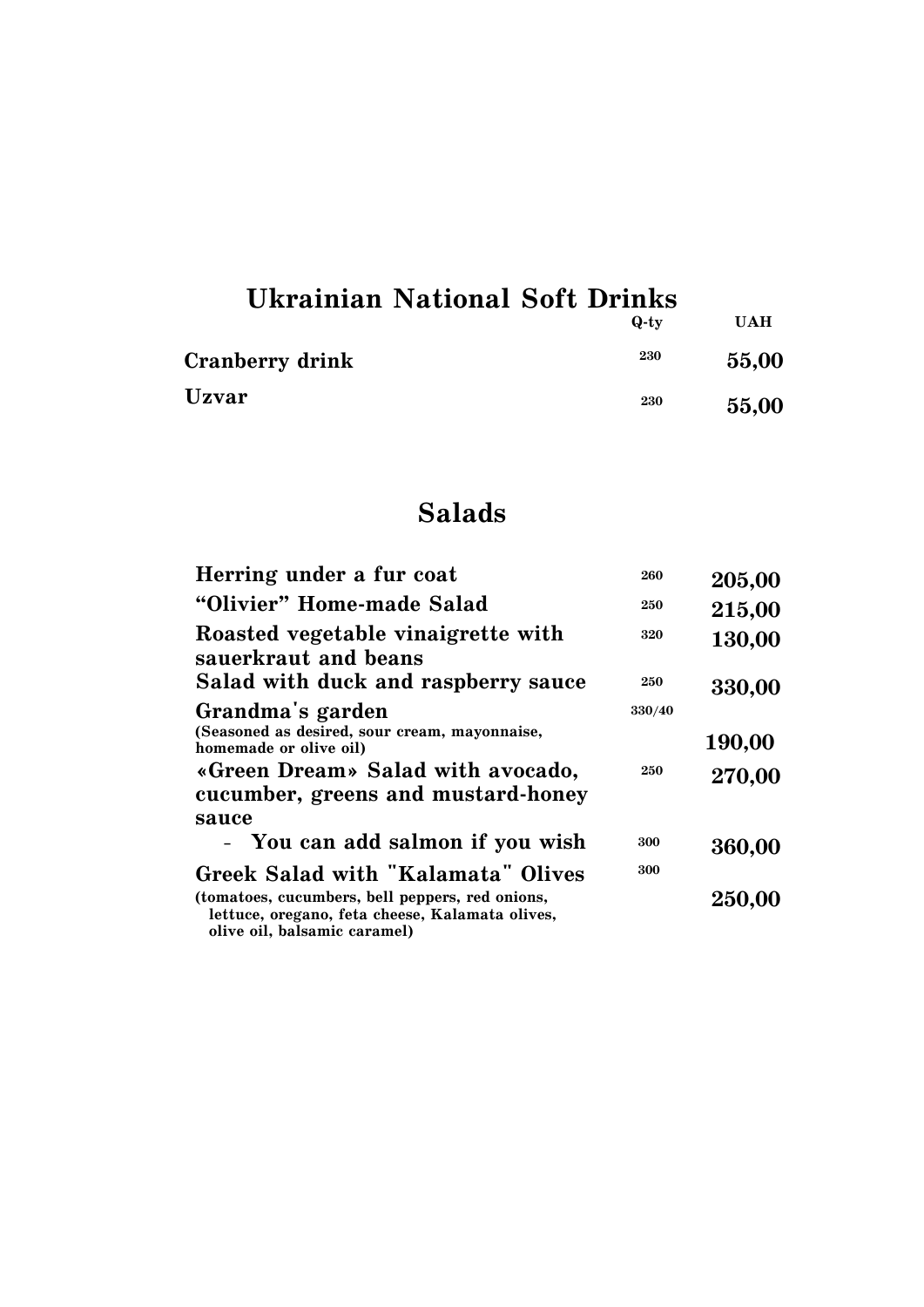# **Cold Appetizers**

| "Vudzhenyna" Ukrainian Style Meat<br><b>Platter</b>                                                             | 240       | 345,00  |
|-----------------------------------------------------------------------------------------------------------------|-----------|---------|
| Fillings at your choice:                                                                                        |           |         |
| Home-made sausage                                                                                               | 100       | 110,00  |
| Chicken roll                                                                                                    | 100       | 90,00   |
| <b>Boiled</b> meat                                                                                              | 100       | 125,00  |
| Veal roll                                                                                                       | 100       | 215,00  |
| Aspic with cock                                                                                                 | 300/30/30 | 190,00  |
| Eggplant rolls with cheese and herbs<br>(fried eggplant, soft cheese, dill, mayonnaise)                         |           | 190,00  |
| <b>Assorted Pickles Platter «Kozatskiy</b><br><b>Perekus</b>                                                    | 530       | 320,00  |
| (pickled tomatoes, cucumbers, cabbage, garlic,<br>mushrooms, pickled red onions, hot peppers, herbs and<br>oil) |           |         |
| «Ruslyky»                                                                                                       | 185       | 160,00  |
| Lightly salted salmon                                                                                           | 100       | 284,00  |
| <b>Marinated white mushroom</b>                                                                                 | 200       | 335,00  |
| <b>Assorted Vegetables</b><br>(fresh cucumbers, tomatoes, bell peppers)                                         | 260       | 120,00  |
| Cheese plate                                                                                                    | 230/55/50 | 560,00  |
| <b>Black Caviar on Ice</b>                                                                                      | 50        | 2850,00 |
| Red Caviar on Ice                                                                                               | 50        | 470,00  |
| Pike caviar                                                                                                     | 112       | 930,00  |
| Soups                                                                                                           |           |         |

| <b>Tsar Style Borsch with Pork Ribs</b> | 350/180   | 275,00 |
|-----------------------------------------|-----------|--------|
| <b>Family feast borsch</b>              | 1200/600  | 620,00 |
| Meat Solyanka                           | 350/30/10 | 235,00 |
| Fish soup "Royal catch"                 | 320/90    | 335,00 |
| Home-made noodles soup with chicken     | 350       | 145,00 |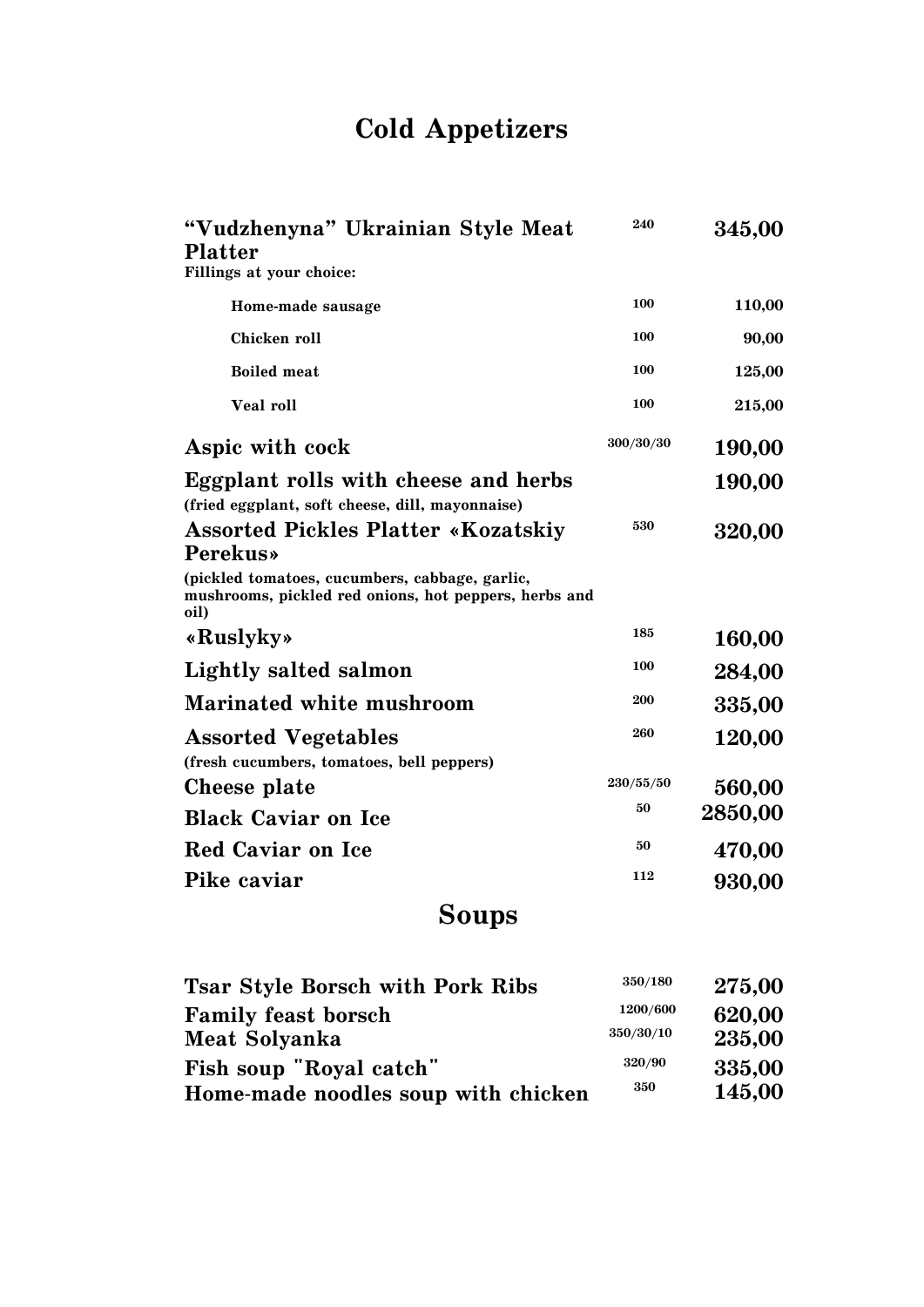## **Hot Appetizers**

| 1100 Appensers                                                      |                  |                  |
|---------------------------------------------------------------------|------------------|------------------|
| <b>Golubtsy Tsar Style</b>                                          | 200/60<br>250/50 | 250,00           |
| «Krovyanka» (black pudding)                                         | <b>200/20</b>    | 180,00<br>235,00 |
| «Odarka's sausage»                                                  | 230              | 235,00           |
| <b>Pancakes with meat</b>                                           |                  | 145,00           |
| «Deruny» with Sour Cream                                            | 180/30           |                  |
| <b>Potato Pancake «Yaremche Derun»</b>                              | 300/50           | 180,00           |
| Dumplings with:                                                     |                  |                  |
| Meat, onions and sour cream                                         | 200/50           | 225,00           |
| with potato and mushrooms                                           | 200/50           | 155,00           |
| with stewed cabbage                                                 | 200/50           | 155,00           |
| <b>Meat Pelmeni</b>                                                 | $220/30\,$       | 175,00           |
| Khachapuri Imereti                                                  | 400              | 195,00           |
| Khachapuri Adjara                                                   | 340              | 205,00           |
| <b>Baked Camembert cheese on the</b>                                | 120/40/20        | 210,00           |
| grill                                                               |                  |                  |
| Dishes for the company                                              |                  |                  |
| <b>Meat Shashlyk for a Company</b>                                  | 780/480/310      | 1610,00          |
| Baked leg of lamb with banosh                                       | 400/150/140      | 1100,00          |
| <b>Assorted grilled ribs</b>                                        | 1140/280/135     | 1230,00          |
| - Pork ribs in BBQ sauce with white sesame<br>seeds                 | 100              | 85,00            |
| - Smoked ribs BBQ in sauce with black sesame                        | 100              | 85,00            |
| - BBQ ribs in tomato-honey sauce                                    | 100              | 85,00            |
| <b>Meat Dishes</b>                                                  |                  |                  |
|                                                                     |                  |                  |
| <b>Hosper Oven:</b><br><b>Beef steak "Minion"</b>                   | $100*/40$        | 310,00           |
| * weight products cost per 100 gr. (portion weight                  |                  |                  |
| $200-300$ g)                                                        | $100*/30$        |                  |
| "Ribay" Steak<br>* weight products cost per 100 gr. (portion weight |                  | 306,00           |
| $250-350$ g)                                                        |                  |                  |
| We offer sauces for steaks:                                         | 50               |                  |
| Pepper / Amber<br><b>Rack of New Zealand Lamb</b>                   | $100*/13/40$     | 65.00            |
| Rack of yeal                                                        | $100*/13/40$     | 560,00<br>220,00 |
| <b>BBQ</b> Menu:                                                    |                  |                  |
| <b>Veal Shashlyk</b>                                                | 200/65           | 430,00           |
| <b>Pork Shashlyk</b>                                                | 200/65           | 295,00           |
| Lyulya-Kebab with veal                                              |                  |                  |
|                                                                     | 180/65           | 395,00           |
| Veal cheeks stewed in red wine on a                                 | 200/190          |                  |
| pillow of mashed potatoes and                                       |                  | 390,00           |
| chanterelles                                                        |                  |                  |
| Rabbit leg stewed with mashed                                       | 250/150/10       | 420,00           |
| potatoes                                                            |                  |                  |
| * weight products cost per 100 gr.                                  |                  |                  |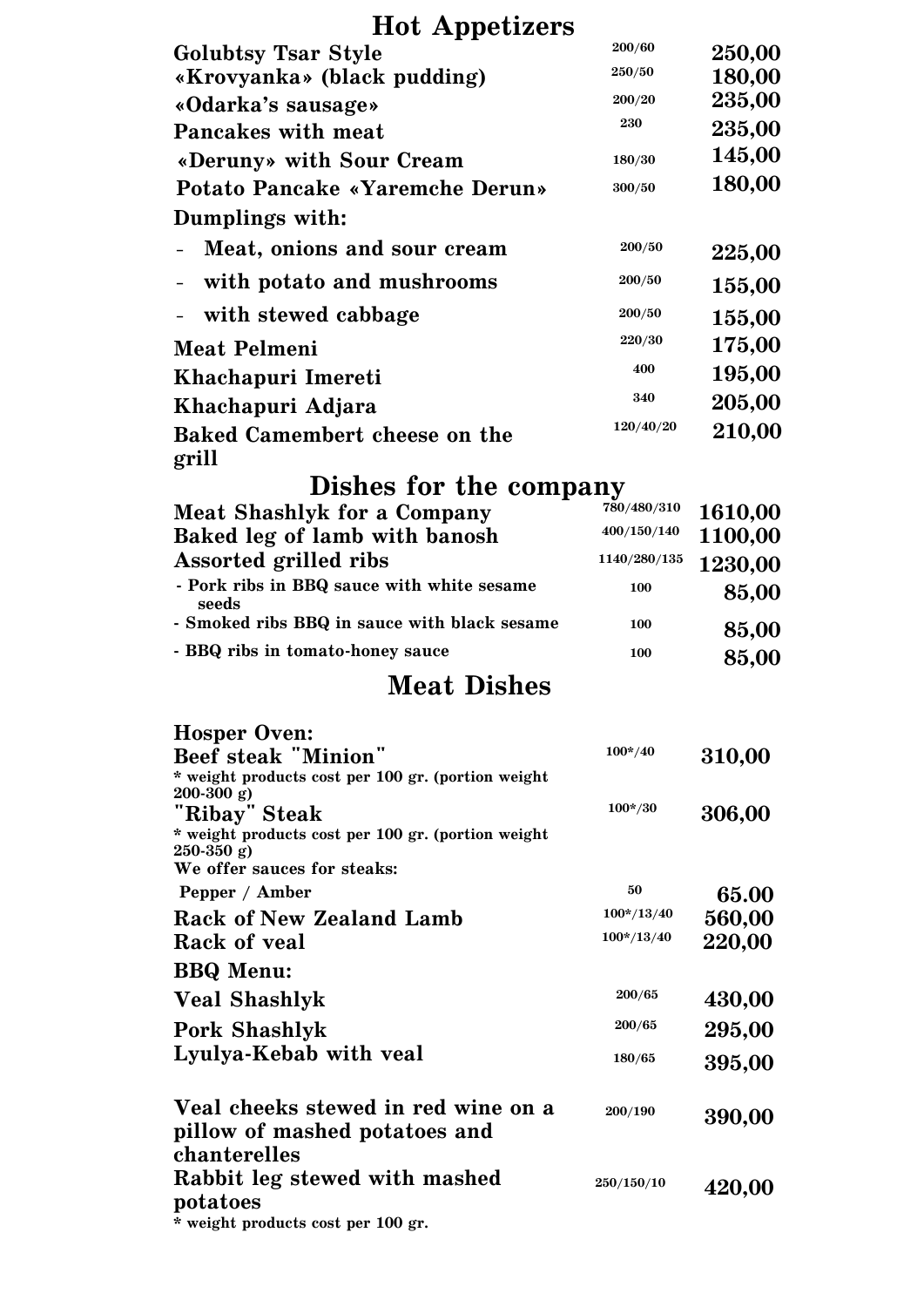### **Chicken Dishes**

| Chicken "Kyiv"                    | 170/250   | 285,00 |
|-----------------------------------|-----------|--------|
| Duck Breast Braised with Pears in | 150/100   | 365,00 |
| <b>Red Wine</b>                   |           |        |
| Home-made steamed chicken cutlet  | 150/140   | 260,00 |
| with carrot orange and puree      |           |        |
| Chicken with sesame and mustard   | 280/70/50 | 495,00 |
| sauce                             |           |        |
| Chicken shashlyk                  | 200/65    | 290,00 |
|                                   |           |        |

## **Fish Dishes**

#### **BBQ Menu:**

| Catfish fillet with honey-mustard                  | 200/110   | 430,00 |
|----------------------------------------------------|-----------|--------|
| sauce                                              |           |        |
| <b>Grilled Salmon</b>                              | $100*/30$ | 295,00 |
| * weight products cost per 100 gr. (portion weight |           |        |
| $350-400 \text{ g}$                                |           |        |
| Seabass fillet baked with summer                   | 140/165   | 385,00 |
| vegetables                                         |           |        |

## **Grilled Vegetables**

| <b>Assorted Vegetables</b>                              | 250 | <b>180,00</b> |
|---------------------------------------------------------|-----|---------------|
| Potatoes baked with lard                                | 230 | <b>110.00</b> |
| Sauce for dishes (optional):<br>Pepper / Amber / Adjika | 50  | 65,00         |

## **Accompaniments**

| <b>Fried Potato with Onion</b> | 200        | 95,00  |
|--------------------------------|------------|--------|
| <b>Boiled potatoes</b>         | <b>200</b> | 80,00  |
| Mash potatoes                  | 200        | 80,00  |
| <b>Banosh</b>                  | 200        | 115,00 |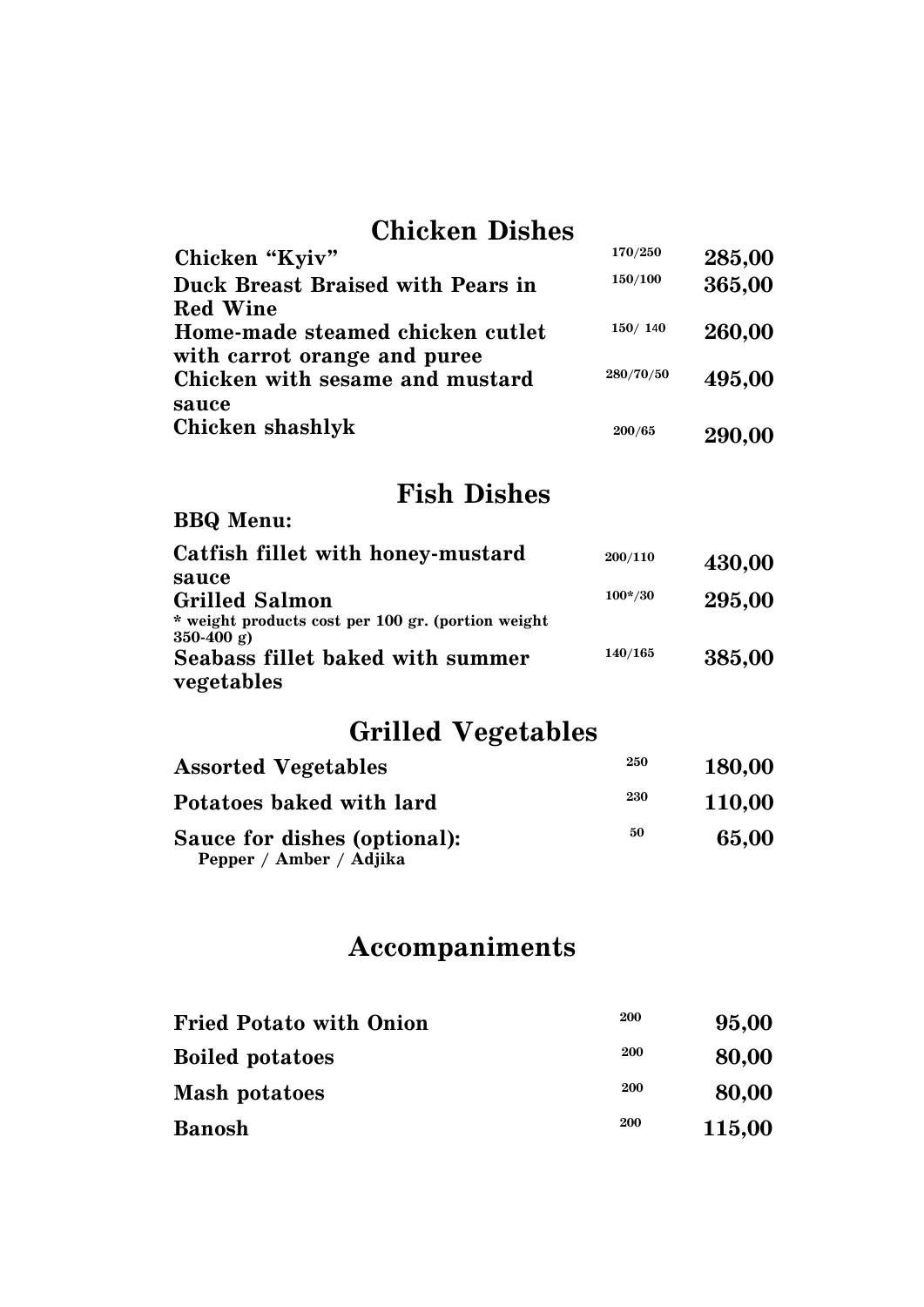# **Bread from our own bakery**

| <b>Bread Plate</b> (white loose bread with dill      | 150 | 55.00 |
|------------------------------------------------------|-----|-------|
| according to an old recipe, Borodino with prunes and |     |       |
| nuts)                                                |     |       |

## **Desserts**

| "Kiev" Cake «Tsarske selo» Style          | 150    | 190,00 |
|-------------------------------------------|--------|--------|
| <b>Honey Cake «Medovyk»</b>               | 150    | 165,00 |
| «Napoleon» Cake                           | 150    | 165,00 |
| Cheesecake with caramel                   | 150    | 185,00 |
| Dumplings with cherry                     | 200/80 | 180,00 |
| <b>Cottage-Cheese Pancakes with Berry</b> | 250    | 235,00 |
| <b>Sauce</b>                              |        |        |
| Pancakes with apples                      | 225    | 150,00 |
| <b>Pancakes with Cottage-Cheese</b>       | 230    | 145,00 |
| Pancakes with Poppy Seeds and             | 250    | 145,00 |
| Raisins                                   |        |        |
| Ice cream                                 | 100    | 100,00 |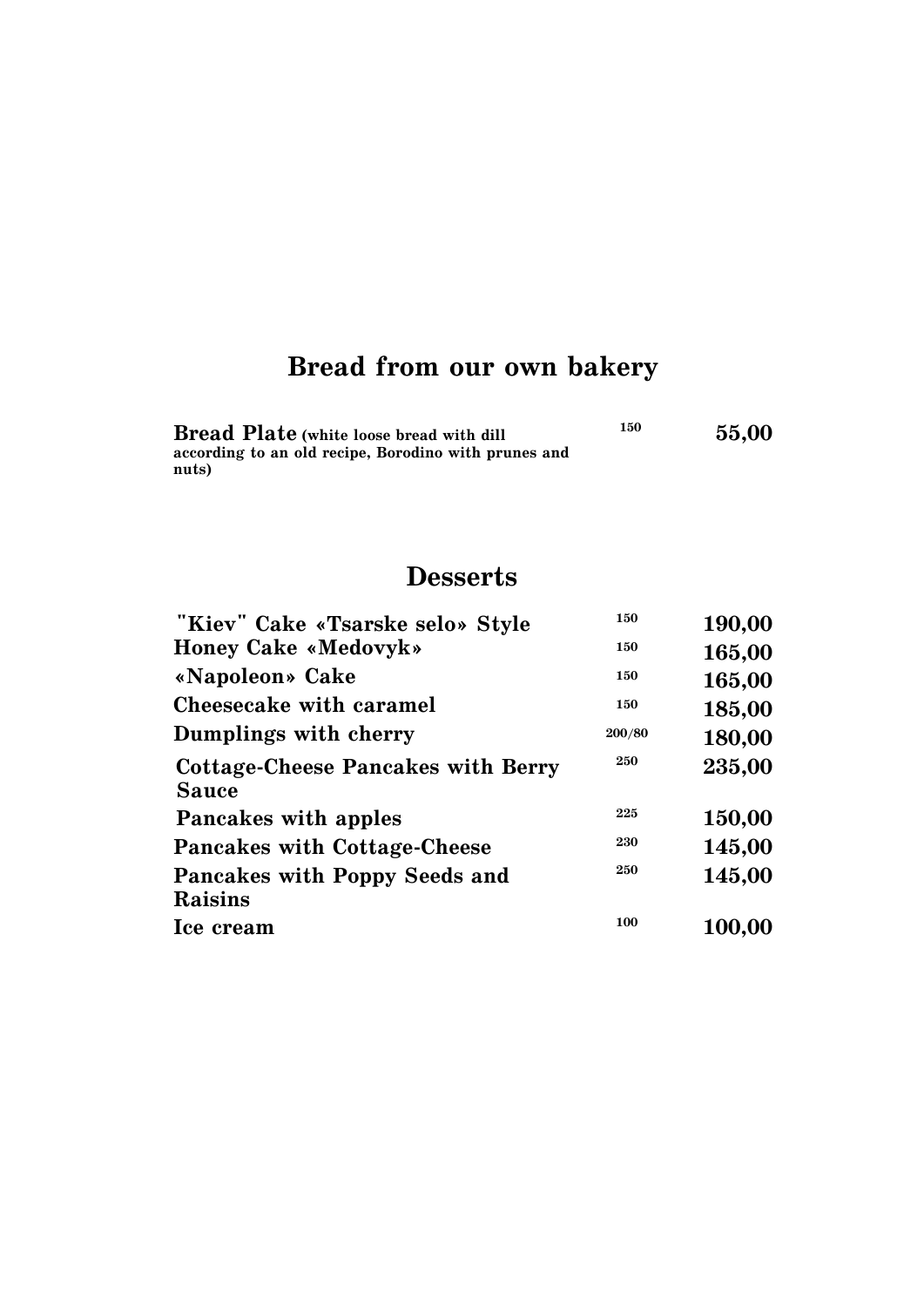|                             | Aperitifs    |               |               |            |
|-----------------------------|--------------|---------------|---------------|------------|
|                             | 50 ml        | 100 ml Bottle |               | <b>UAH</b> |
| Martini Bianco/Dry          | 55,00        | 110,00        | 1,01          | 1100,00    |
| Campari                     | 65,00        | 130,00        | 1,01          | 1300,00    |
|                             | Tequila      |               |               |            |
|                             | 50 ml        | $100$ ml      | <b>Bottle</b> | <b>UAH</b> |
| Olmeca Gold                 | 135,00       | 270,00        | 0,71          | 1890,00    |
| Olmeca Blanco               | 125,00       | 250,00        | 0,71          | 1750,00    |
|                             | Gin          |               |               |            |
|                             | 50 ml        | $100$ ml      | <b>Bottle</b> | <b>UAH</b> |
| <b>Beefeater</b>            | 94,00        | 188,00        | 1,01          | 1880,00    |
|                             | Whisky       |               |               |            |
|                             | 50 ml        | $100$ ml      | <b>Bottle</b> | <b>UAH</b> |
| Macallan 15 years           | 545,00       | 1090,00       | 0,71          | 7630,00    |
| Macallan 12 years           | 305,00       | 610,00        | 0,71          | 4270,00    |
| Chivas Regal<br>18<br>years | 365,00       | 730,00        | 0,751         | 5475,00    |
| Chivas Regal<br>12<br>years | 174,00       | 348,00        | 1,01          | 3480,00    |
| 10<br>Glenmoranjie<br>years | 289,00       | 578,00        | 0,71          | 4046,00    |
| Jack Daniel's               | 134,00       | 268,00        | 1,01          | 2680,00    |
| Jameson                     | 134,00       | 268,00        | 1,01          | 2680,00    |
|                             | $\mathbf{D}$ |               |               |            |

|                       | <b>Kum</b> | 50 ml 100 ml Bottle      | <b>UAH</b> |
|-----------------------|------------|--------------------------|------------|
| Baccardi Black        |            | $82,00$ $164,00$ $1,0$ l | 1640,00    |
| Baccardi Carta Blanca |            | $82,00$ $164,00$ $1,01$  | 1640,00    |

## Nalivkas of own production

|                    | Vol/ml | <b>UAH</b> |
|--------------------|--------|------------|
| Cranberry Vodka    | 50     | 60,00      |
| Horse-radish Vodka | 50     | 60,00      |
| Currant Vodka      | 50     | 60,00      |
| Raspberry Vodka    | 50     | 60,00      |
| Seabuckthorn Vodka | 50     | 60,00      |

|                                         | Gorilka (Vodka) |              |               |            |
|-----------------------------------------|-----------------|--------------|---------------|------------|
|                                         |                 | 50 ml 100 ml | <b>Bottle</b> | <b>UAH</b> |
| <b>Tsarske Selo</b>                     | 65,00           | 130,00       | 0.71          | 910,00     |
| <b>Tsarske SeloHoney</b><br>with Pepper | 65,00           | 130,00       | 0,71          | 910,00     |
| Kozatska Rada<br>Premium                | 65,00           | 140,00       | 0.71          | 910,00     |
| Kozatska Rada<br>Classical              | 55,00           | 110,00       | 0.51          | 550,00     |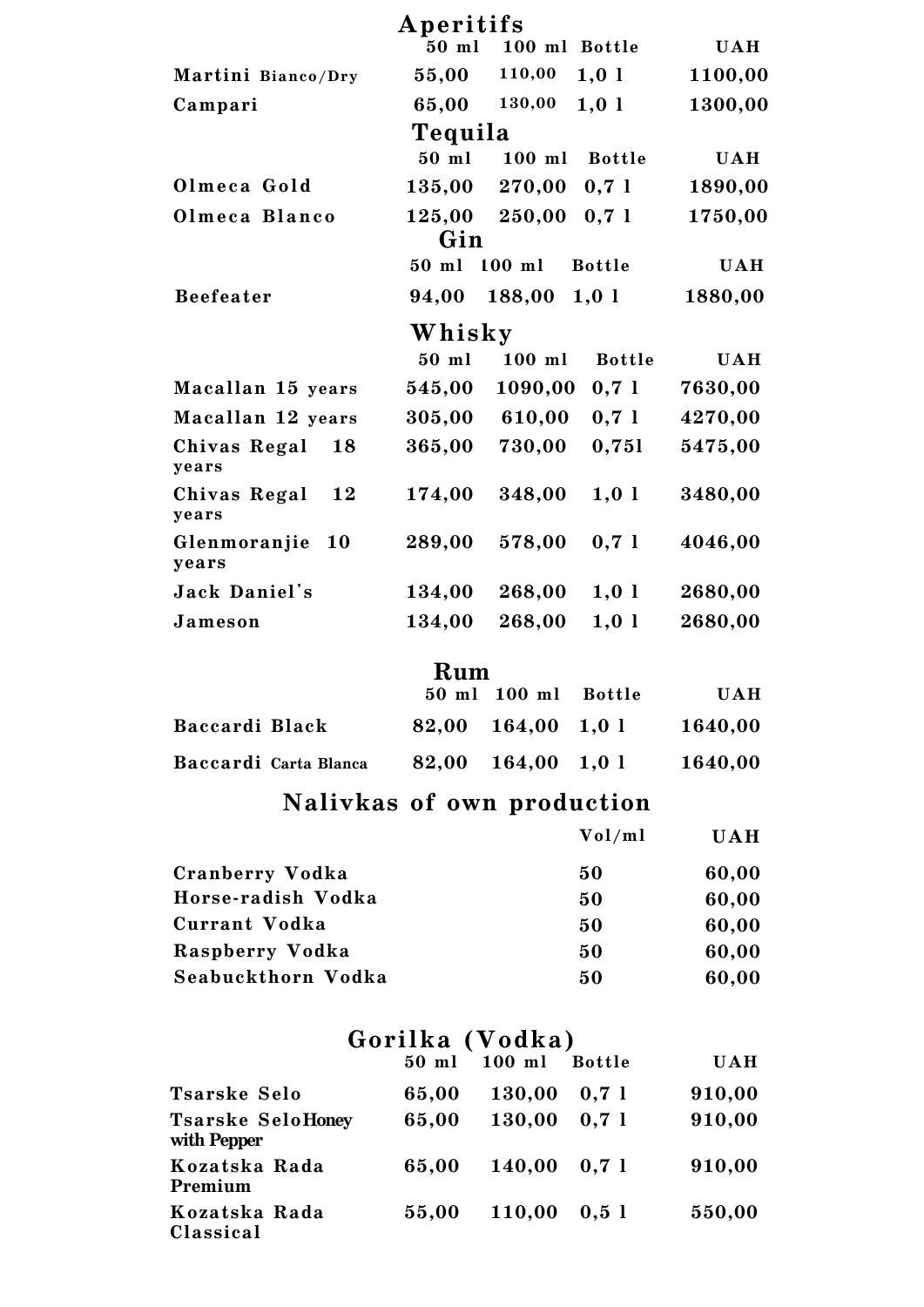| Kozatska Rada<br>Pepper                       | 55,00           | 110,00                        | 0,51          | 550,00                |
|-----------------------------------------------|-----------------|-------------------------------|---------------|-----------------------|
| <b>First Guild</b><br>Venerable               | 60,00           | 120,00                        | 0,51          | 840,00                |
| <b>First Guild Prestige</b>                   | 70,00           | 140,00                        | 0,751         | 1050,00               |
| <b>First Guild Grand</b>                      | 148.00          | 296.00                        | 0,71          | 2072,00               |
| Khortytsa de Luks                             | 70,00           | 140,00                        | 0,751         | 1050,00               |
| Stolichnaya                                   | 70,00           | 140,00                        | 0,51          | 700,00                |
| <b>Grey Goose</b>                             | 148,00          | 296,00                        | 1,01          | 2960,00               |
| Finlandia                                     | 100,00          | 200,00                        | 0,51          | 1000.00               |
| Staritsky&Levitsky<br><b>Reserve</b>          | 135,00          | 270,00                        | 0,51          | 1350.00               |
| Staritsky&Levitsky<br><b>Private Cellar</b>   | 230,00          | 470,00                        | 0,71          | 3220.00               |
|                                               |                 | Nalivkas, infusions           |               |                       |
|                                               | $50$ ml         | $100$ ml                      | <b>Bottle</b> | <b>UAH</b>            |
| Beherovka                                     | 84,00           | $168,00 \quad 1,01$           |               | 1680,00               |
| Jagermeister                                  | 84,00           | $168,00$ 0,7 l                |               | 1176,00               |
|                                               |                 | Ukrainian Cognac              |               |                       |
|                                               | $50$ ml         | $100$ ml                      | <b>Bottle</b> | <b>UAH</b>            |
| Koblevo Reserve<br>V.S.                       | 65,00           | 130,00                        | 0,51          | 650,00                |
| Koblevo Reserve<br><b>V.S.O.P.</b>            | 75,00           | 150,00                        | 0,51          | 750,00                |
| Tisa 6 years                                  | 138,00 276,00   |                               | $0,5$ 1       | 1380,00               |
| Karpatian 8 years                             | 149,00 298,00   |                               | $0,5$ 1       | 1490,00               |
| Uzhgorod 12 years                             | 165.00 330.00   |                               | 0,51          | 1650.00               |
|                                               |                 | Georgian Cognac               |               |                       |
| Old Kaheti 10 years                           | 50 ml<br>150.00 | 100 ml Bottle<br>300.00 0,5 1 |               | <b>UAH</b><br>1500.00 |
|                                               |                 |                               |               |                       |
|                                               |                 | Armenian Cognac               |               |                       |
|                                               | 50 ml<br>125,00 | 100 ml Bottle<br>250,00       | 0,51          | <b>UAH</b>            |
| Ararat Ani 6 years                            | 150.00          | 300.00 0,5 1                  |               | 1250.00<br>1500.00    |
| Ararat 7 years<br>Ararat Akhtamar 10<br>years | 190.00          | 380.00 0,5 1                  |               | 1900.00               |
|                                               | French Cognac   |                               |               |                       |
|                                               | 50 ml           | $100$ ml                      | <b>Bottle</b> | <b>UAH</b>            |
| Hennessy X.O.                                 | 965,00          | 1930,00                       | 0,71          | 13510,00              |
| Hennessy V.S.O.P.                             | 340,00          | 680,00                        | 0,71          | 4760,00               |
| Courvoisier V.S.O.P.                          | 320,00          | 640,00                        | 0,71          | 4480,00               |
| Remy Martin X.O.                              | 735,00          | 1470,00                       | 0.71          | 10290,00              |
| Remy Martin V.S.O.P.                          | 265,00          | 530,00                        | 0.71          | 3710,00               |
| Martell V.S.O.P.                              | 305,00          | 610,00                        | 0,71          | 4270,00               |
|                                               |                 |                               |               |                       |

## Calvados

|                   | 50 ml | $100$ ml          | <b>Bottle</b> | <b>UAH</b> |
|-------------------|-------|-------------------|---------------|------------|
| Calvados V.S.O.P. |       | $225,00$ $450,00$ | 0,71          | 3150,00    |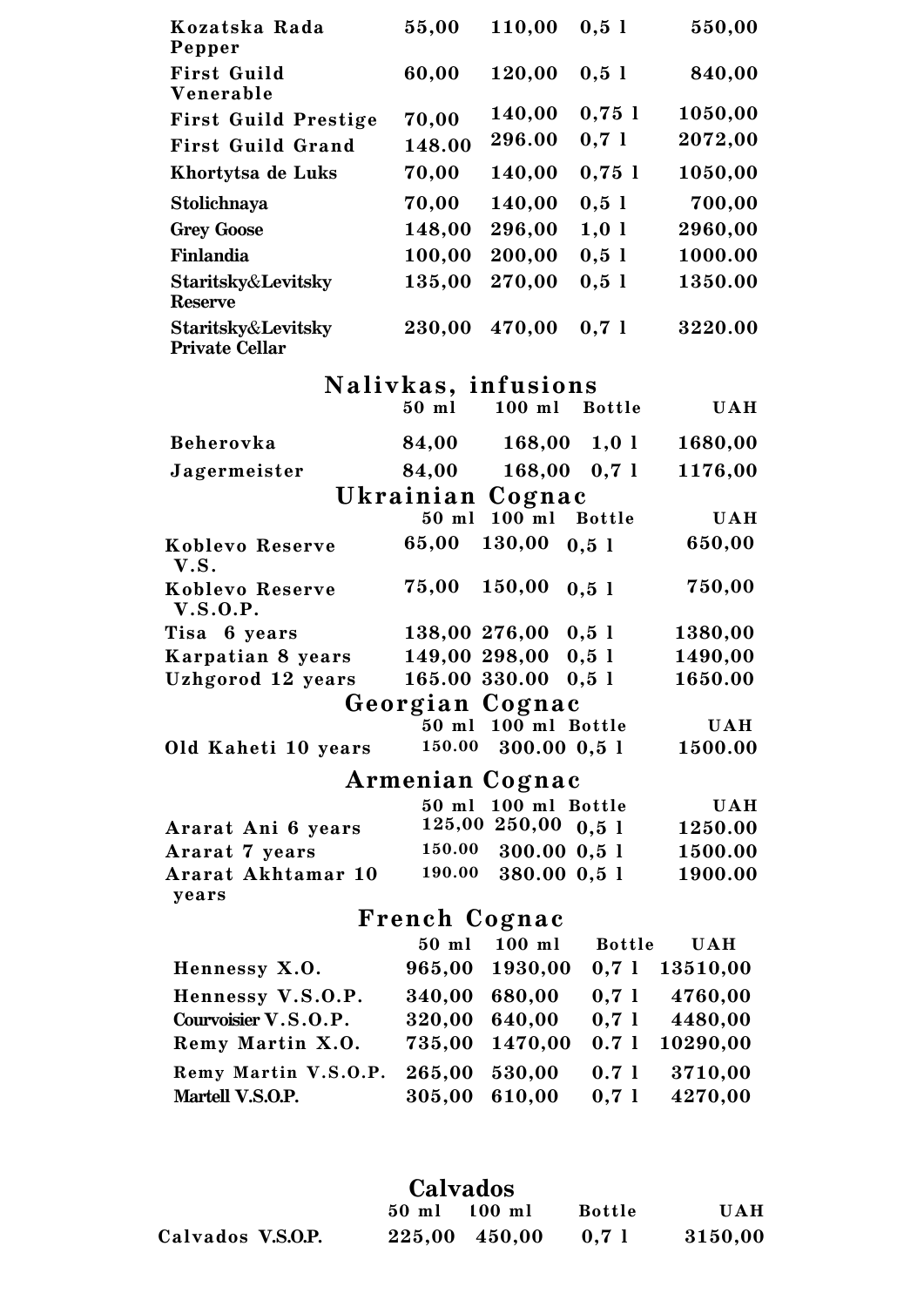|           | Liqueur |          |               |            |
|-----------|---------|----------|---------------|------------|
|           | 50 ml   | $100$ ml | <b>Bottle</b> | <b>UAH</b> |
| Cointreau | 105,00  | 210,00   | 1,01          | 2100,00    |
| Sambuca   | 110,00  | 220,00   | 1,01          | 2200,00    |
| Bailey's  | 110,00  | 220,00   | 1,01          | 2200,00    |
| Kahlua    | 105,00  | 210,00   | 0.71          | 1470,00    |
| Malibu    | 105,00  | 210,00   | 1,01          | 2100,00    |

#### Bottled beer

|                             | Vol/l | <b>UAH</b> |
|-----------------------------|-------|------------|
| Corona                      | 0.331 | 84,00      |
| Leffe brune                 | 0,331 | 84,00      |
| Stella Artois non-alcoholic | 0.51  | 80,00      |
| Hoegaarden White            | 0,331 | 110,00     |

#### Soft Drinks

|                       | Vol/l      | <b>UAH</b> | Vol/l | <b>UAH</b> |
|-----------------------|------------|------------|-------|------------|
| Coca-Cola             |            |            | 0,251 | 44,00      |
| Coca-Cola Zero        |            |            | 0,251 | 44,00      |
| Sprite                |            |            | 0,251 | 44,00      |
| Tonic                 |            |            | 0,251 | 44,00      |
|                       | Draft beer |            |       |            |
|                       | Vol/ml UAH |            | Vol/l | <b>UAH</b> |
| <b>Hmelevus Weiss</b> | 0.31       | 70,00      | 0.51  | 100,00     |

## Mineral Water gas

|                           | Vol/l | <b>UAH</b> |  |  |  |
|---------------------------|-------|------------|--|--|--|
| San Pellegrino            | 0,751 | 165,00     |  |  |  |
| Perrie                    | 0,331 | 129,00     |  |  |  |
| Borgomi                   | 0,51  | 95,00      |  |  |  |
| Morshinska                | 0,51  | 72,00      |  |  |  |
| Mineral Water without gas |       |            |  |  |  |
|                           | Vol/l | <b>UAH</b> |  |  |  |
| Acqua panna               | 0,751 | 165,00     |  |  |  |
| Evian                     | 0,331 | 96,00      |  |  |  |
| Morshinska                | 0,51  | 72,00      |  |  |  |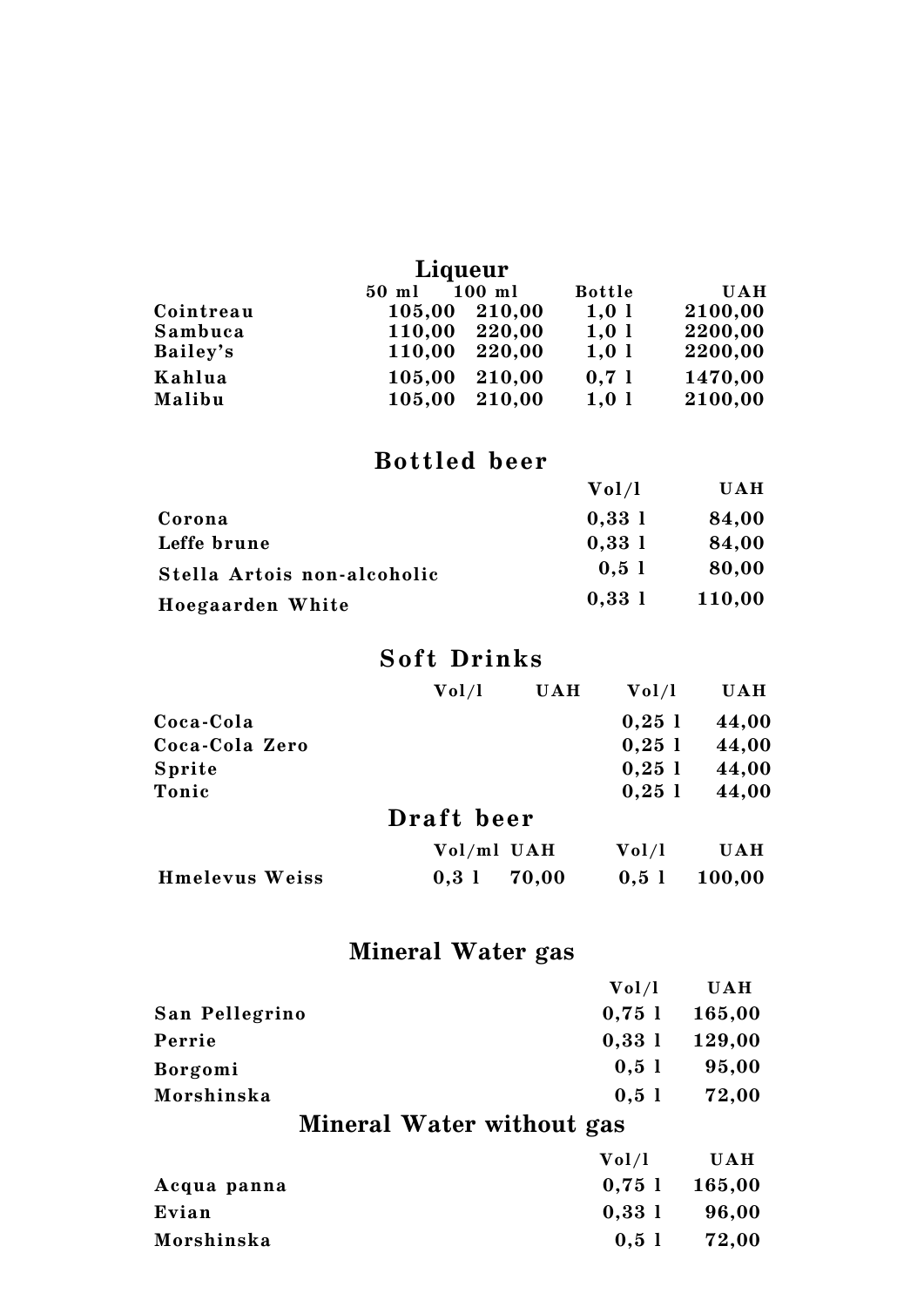## Fresh ju ices

|                                                                 | Vol/ml           | <b>UAH</b>      |
|-----------------------------------------------------------------|------------------|-----------------|
| Apple                                                           | 300/25           | 85,00           |
| Orange                                                          | 300/25           | 135,00          |
| Limon                                                           | 300/25           | 135,00          |
| Grapefruit                                                      | 300/25           | 135,00          |
| Orange-grapefruit<br>Apple-carrot                               | 300/25<br>300/25 | 135,00<br>85,00 |
| Carrot                                                          | 300              | 85,00           |
| Pineapple                                                       | 300/25           | 275,00          |
| Celery                                                          | 300              | 135,00          |
| <b>Beetroot</b>                                                 | 300              | 70,00           |
| Tomatoes                                                        | 300              | 135,00          |
| <b>Assorted juices («Granini»)</b>                              | 250              | 85,00           |
| Lemonade and milkshake                                          |                  |                 |
|                                                                 | Vol/ml           | <b>UAH</b>      |
|                                                                 |                  |                 |
| Lemonade                                                        | 380/25           | 130,00          |
| to choose from: strawberry, lemon-mint, mango,<br>passion fruit |                  |                 |
| <b>Milkshake</b>                                                | 300              | 115,00          |
| to choose from:<br>vanilla, chocolate, berry, «Oreo»            |                  |                 |
| Hot alcoholic drinks                                            |                  |                 |
|                                                                 | Vol/ml           | <b>UAH</b>      |
| <b>Coffee from Hostess</b>                                      | 150              | 110,00          |
| Glintweine "Oksamyt of Ukraine"                                 | 175              | 115,00          |
| Glintweine (white wine)                                         | 175              | 115,00          |
| <b>Honey Grog</b>                                               | 180              | 85,00           |
| Grog                                                            | 180/10           | 135,00          |
| Non-alcoholic Cocktails                                         |                  |                 |
|                                                                 | Vol/ml           | <b>UAH</b>      |
| Mojito                                                          | 380/25           | 150,00          |
| Mojito Strawberry                                               | 380/25           | 150,00          |
| <b>Mojito forest berries</b>                                    | 380/25           | 150,00          |
|                                                                 |                  |                 |
| Cocktails                                                       |                  |                 |
|                                                                 | Vol/ml           | <b>UAH</b>      |
| <b>Bloody Mary</b>                                              | 300              | 110,00          |
| Tequila Sunrise                                                 | 160/25           | 175,00          |
| Bitter-Orange                                                   | 300/20           | 145,00          |
| Tequila Boom                                                    | 145              | 175,00          |
| Long Island Iced Tea                                            | 380/25           | 175,00          |
| Dry Martini                                                     | 100/10           | 175,00          |
| $B-52$                                                          | 60               | 135,00          |
| Margarita                                                       | 200/10           | 175,00          |
| Mojito                                                          | 380/25           | 170,00          |
| Mojito Strawberry                                               | 380/25           | 185,00          |
| Mojito frozen                                                   | 150/15           | 175,00          |
|                                                                 |                  |                 |